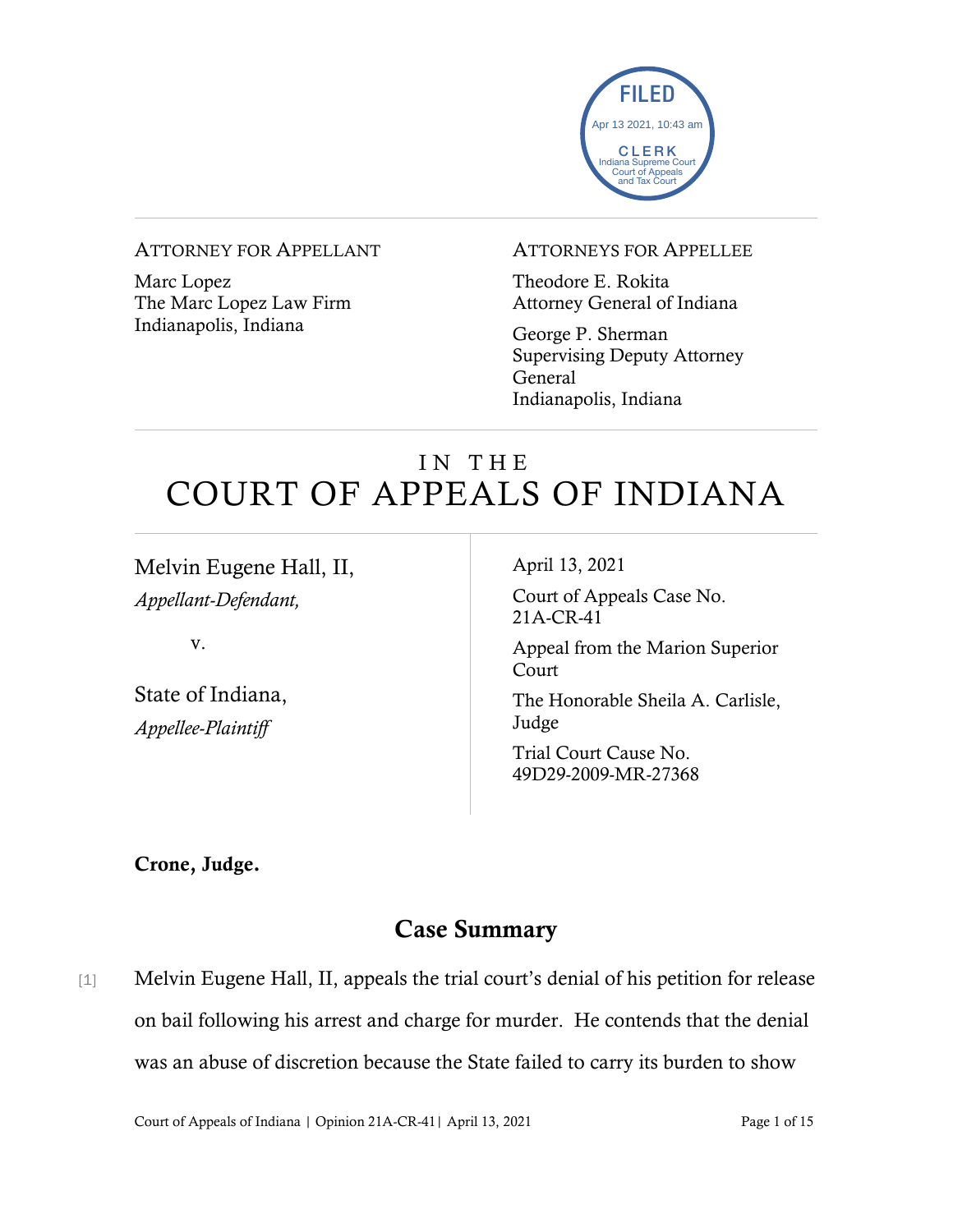that the proof of his guilt for murder is evident or the presumption of guilt is strong. Specifically, he argues that the State failed to rebut his claims that he acted in self-defense or sudden heat. We conclude that the trial court did not abuse its discretion in finding that the State carried its burden, and therefore we affirm.

### Facts and Procedural History

- [2] Late in the evening of August 27, 2020, Hall, Natisha Staffney, and Danielle Taylor were working as security guards at the Brentwood apartment complex in Indianapolis. This was a new contract with their security firm, and it was only their second day on the job. That night, as often happened, there was a large gathering of about thirty people standing in the yard and the parking area and street next to the apartments. The security guards asked the people "to disburse [sic] out of the middle of the street." Tr. Vol. 2 at 66. Some of the people complied. The security guards then left the area and patrolled the rest of the apartment complex. Later, they returned to the area and observed that some of the people had not moved. The guards again asked them to disperse from the street, and "some people moved, and some didn't." *Id*.
- [3] Naytasia Williams, accompanied by her friend Liberty Carnell, drove her car to the Brentwood apartment complex. Williams parked her vehicle, $<sup>1</sup>$  $<sup>1</sup>$  $<sup>1</sup>$  and Carnell</sup>

<span id="page-1-0"></span> $1$  The parties do not indicate, and the record does not clearly reveal, exactly where Williams's car was parked at this time in relation to the group of people gathered at the apartments.

Court of Appeals of Indiana | Opinion 21A-CR-41| April 13, 2021 Page 2 of 15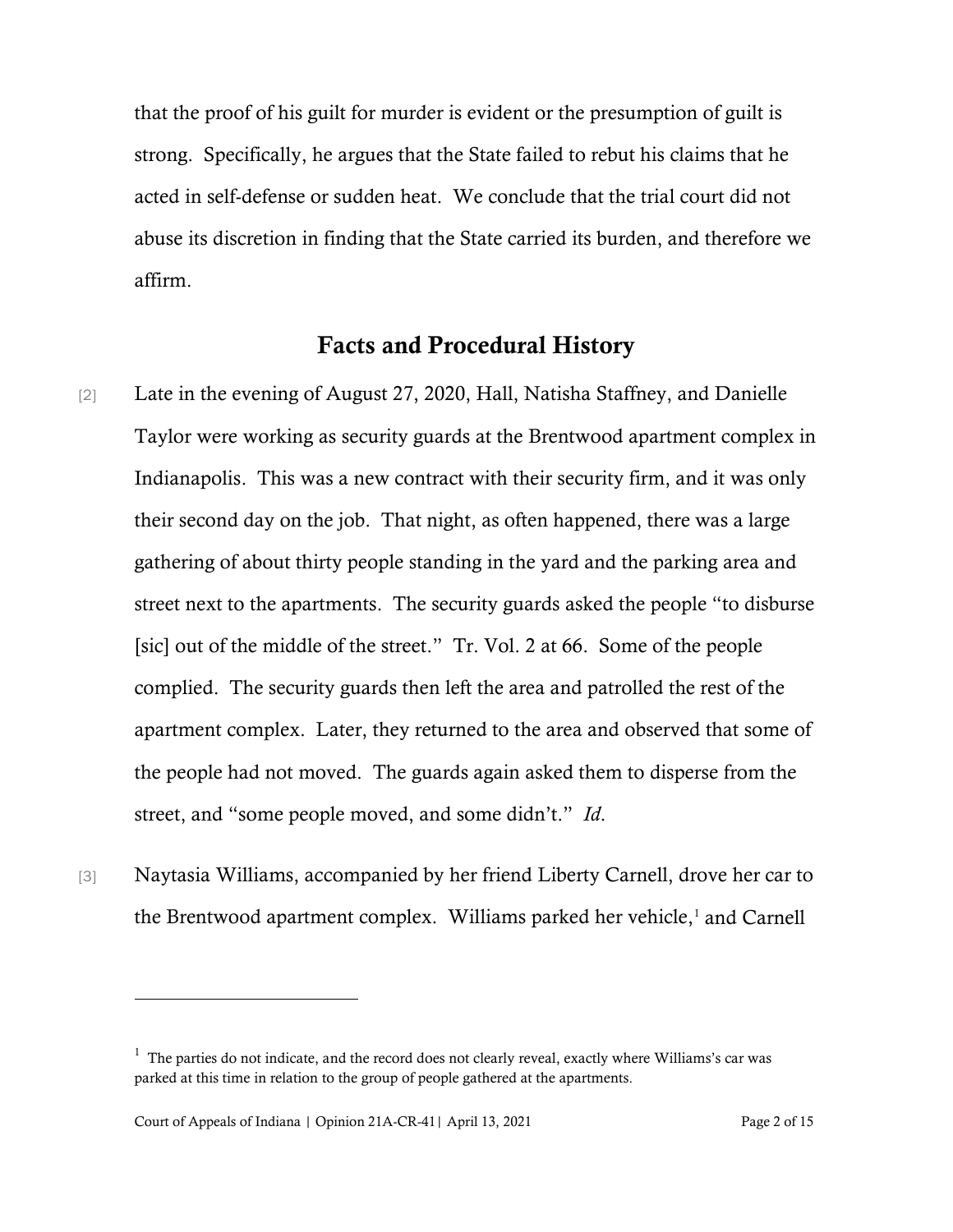moved to the back seat so that another of Williams's friends could sit in the front seat. When that friend exited the vehicle, Carnell remained sitting in the back seat. Williams pulled out of the parking space, did a U-turn, and parked on the side of the street near a "large crowd" of people, with the street on the driver's side and the curb on the passenger's side. *Id*. at 88. The security guards had returned to the area by this time. When Williams parked, Hall was standing near the guardrail on the side of the street a couple feet from the passenger's side of Williams's vehicle. Staffney and Taylor were present but were farther away. Maurice Parker, a former correctional officer who had grown up in the area and frequently visited the apartment complex, was also present in the crowd. Parker had never seen security guards at the Brentwood apartments before, but he was familiar with Hall because he had seen him working as a security guard at other apartments over the years. Parker was also somewhat familiar with Williams.

[4] Two women on the driver's side of Williams's car started "having words" with her, and Williams got out of the car and started to argue with them in the street. *Id*. Carnell, who was still in the back seat behind the driver's seat, observed that Williams's handgun was lying on the driver's seat. Williams and the other women started pointing at each other, yelling, cussing, and threatening to kill each other. Parker was not worried that the argument would lead to violence because he had often seen this type of behavior and knew that the women were just blowing off steam. *Id*. at 40. Staffney was not alarmed by the argument; she did not perceive any threat and thought that "[j]ust because you're saying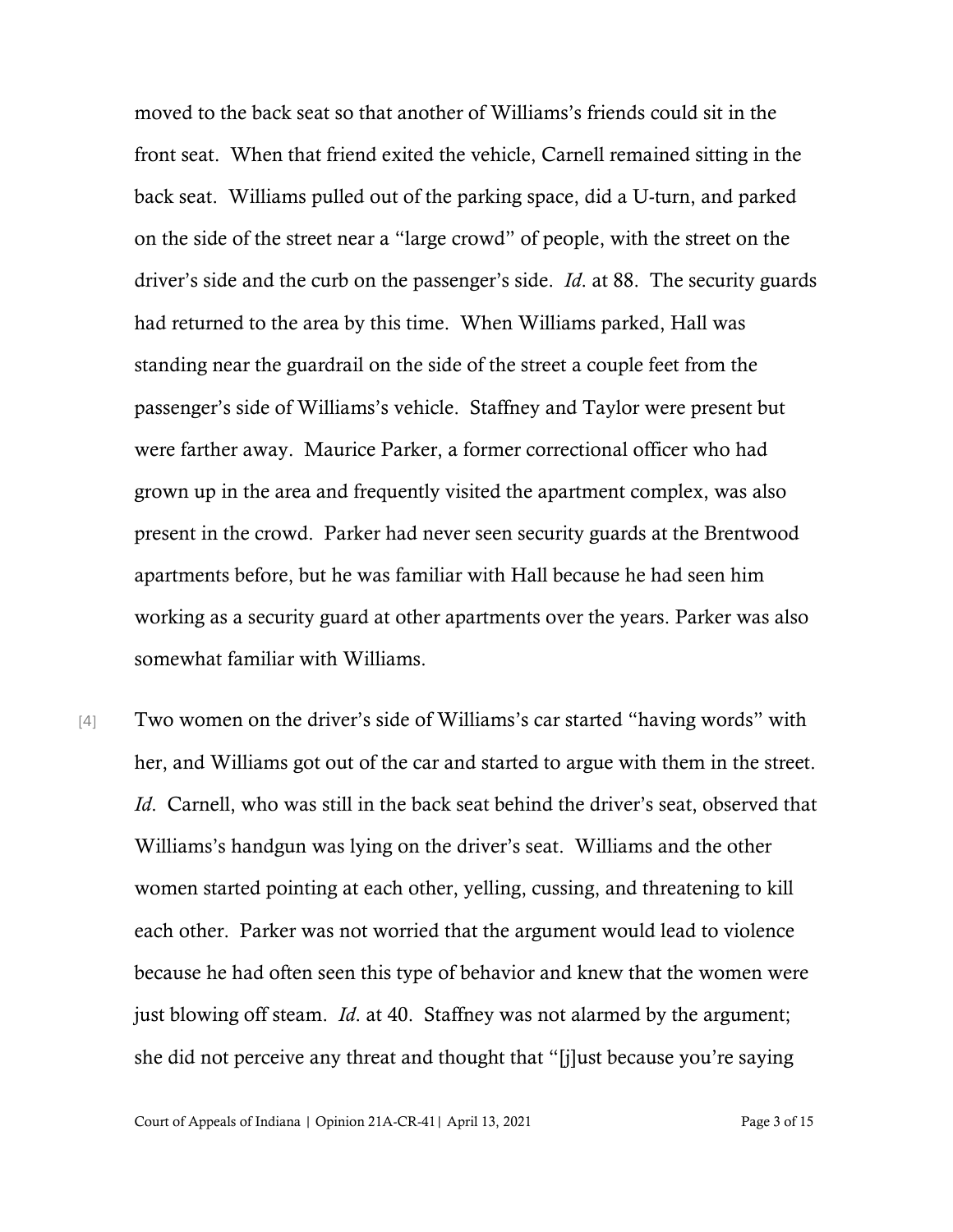stuff don't mean you're going to do anything." *Id*. at 81. According to Parker, "[e]verybody was, like, 'Guys, just stop arguing.' Like, 'Just forget it,' everybody was just brushing it off like it was nothing." *Id*. at 57. At no time did Williams direct her anger at anyone other than the women she was arguing with on the driver's side of her vehicle. Hall remained on the passenger's side of her car. Hall did not say anything during the argument, try to stop the argument, or intervene in any way to defuse the situation. *Id*. at 60.

[5] At one point, one of the women arguing with Williams said, "Don't get too close to the car. You know she got a gun." *Id*. at 92. Parker heard Williams yell more than once, "You lucky I ain't got no bullets." *Id*. at 42. Eventually, Williams said, "I'm going to spin the block," which according to Carnell meant "I'm going to leave." *Id*. at 89. The women continued to argue as Williams was getting back into her vehicle. Williams yelled, "Oh really? Oh really? …. That's how you motherfuckers feel? I got something for that ass. I'm about to do everybody." *Id*. at 110. Once back in the car, Williams continued to argue with the women through the open driver's side window. Williams put the car in drive to leave, and the car started to roll forward. Williams yelled out the window, "You ain't going to do nothing, woo, woo, woo," and the other women were pointing at her and yelling back. *Id*. at 46. At no point did Williams turn her head in Hall's direction. *Id*. at 60-61. Carnell saw Williams pick up the gun to move it "out of her way" and put it in the passenger's seat. *Id.* at 89. At that moment, Hall shined his flashlight into the vehicle through the passenger's window. *Id*. Hall said, "She has a gun. She has a gun," and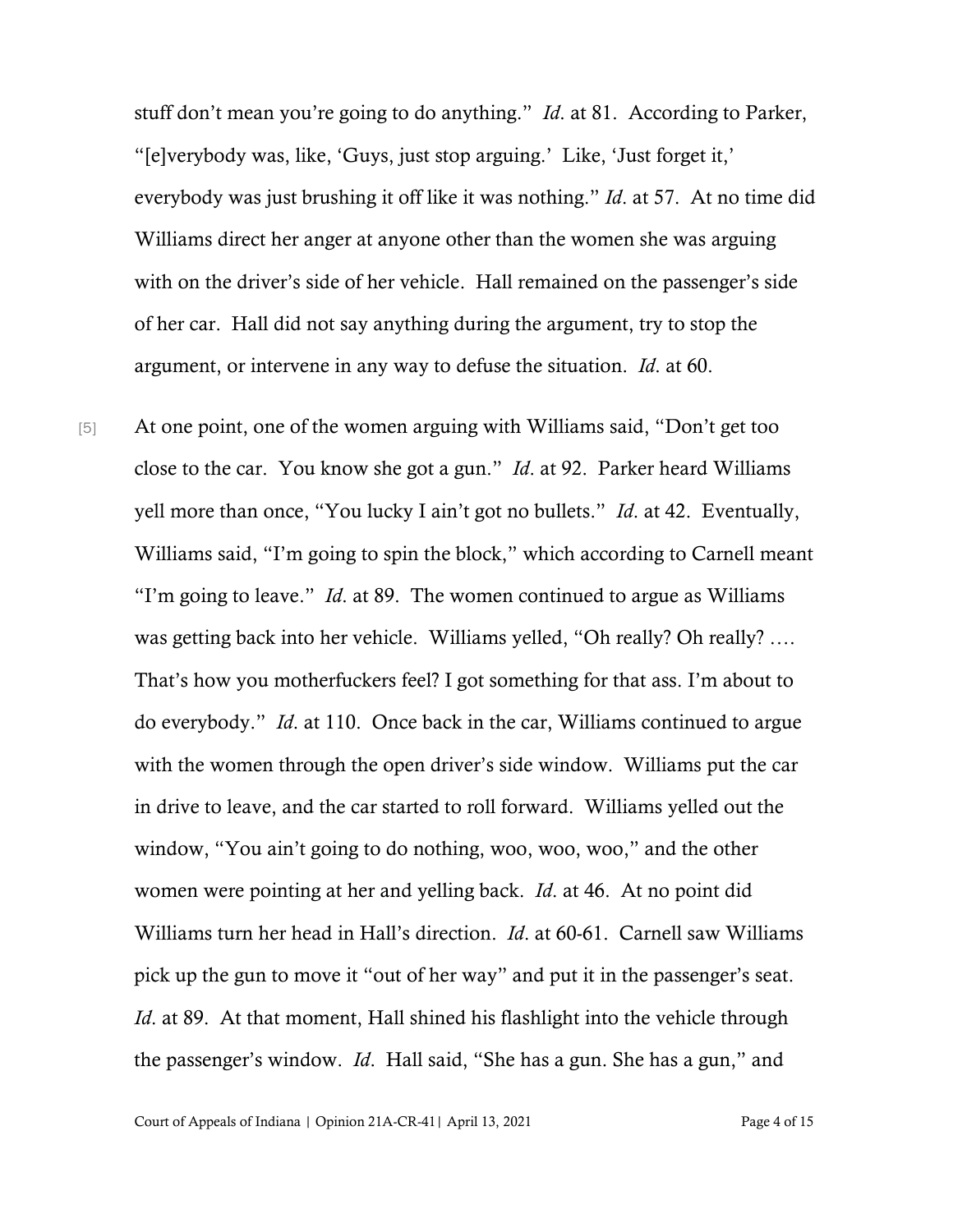fired three gunshots through the passenger's window into the vehicle. *Id*. at 111. Williams threw up her hands and said, "I've been hit. I've been hit." *Id*. at 112. She got out of the car, and Hall ordered her, "Get the F on the ground. Get down. Get down." *Id*. at 47. Williams complied. Her vehicle was still in drive and rolled into the nearby guardrail. Parker came forward to help Williams, but Hall told him, "Get the F back. Get the F back …. I'll shoot you if you don't get back." *Id*. at 48. The police later found Williams's loaded gun lying in her car on the driver's seat.

- [6] Williams was taken to the hospital, where she died an hour or so later. The autopsy revealed that she had been shot three times and had bullet wounds on her right arm, the right side of her upper body, and her left leg.
- [7] In September 2020, the State charged Hall with murder. Hall filed a petition for release on bail. In November 2020, the trial court held a hearing on Hall's petition, at which the State submitted the testimony of witnesses Carnell, Staffney, Parker, and Indianapolis Metropolitan Police Department Detective Christopher Winter, as well as exhibits including body cam footage and crime scene and autopsy photographs. Taylor testified on behalf of Hall. Following the hearing, the parties submitted written arguments. Hall argued that he acted in self-defense or in sudden heat. On January 4, 2021, the trial court denied Hall's petition, finding that the State met its burden to show by a preponderance of the evidence that the proof is evident or the presumption strong that Hall committed the offense of murder. This appeal ensued.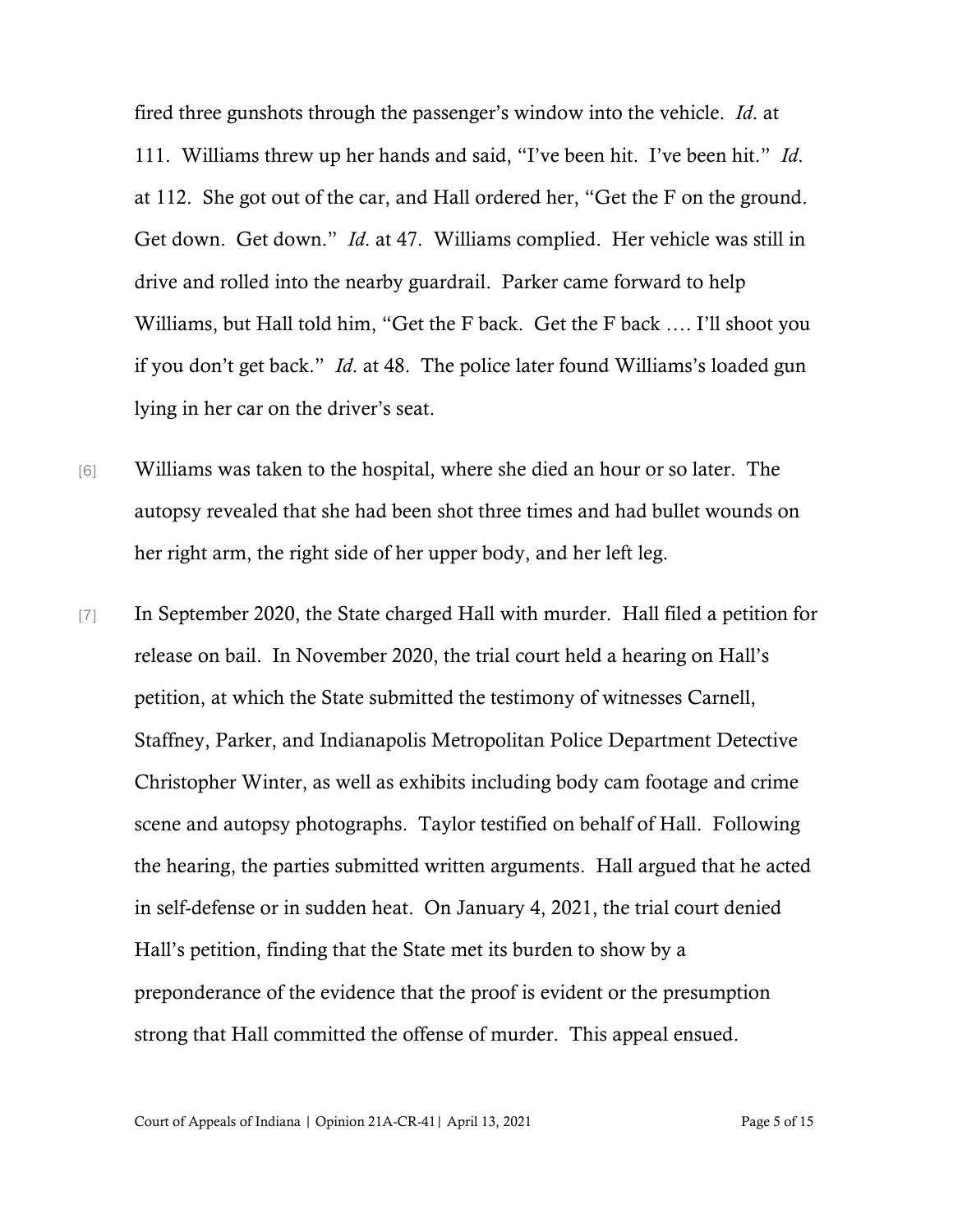## Discussion and Decision

[8] The Indiana Constitution provides that "[o]ffenses, other than murder or treason, shall be bailable by sufficient sureties. Murder or treason shall not be bailable, when the proof is evident, or the presumption strong." IND. CONST. art. 1, § 17. In 2013, our supreme court reversed nearly 150 years of precedent and held that "when a criminal defendant is charged with murder or treason, whether by indictment or information, the burden lies with the State to show that the 'proof is evident, or the presumption strong,' if it seeks to deny bail to that defendant." *Fry v. State*, 990 N.E.2d 429, 443-44 (Ind. 2013); *Satterfield v. State*, 30 N.E.3d 1271, 1276 (Ind. Ct. App. 2015); *see also* Ind. Code § 35-33-8-2 ("Murder is not bailable if the state proves by a preponderance of the evidence that the proof is evident or the presumption strong. In all other cases, offenses are bailable."). To carry its burden, the State must demonstrate that the defendant is "more likely than not" guilty of murder or treason. *Fry*, 990 N.E.2d at 448. "Only if the State cannot make this minimal showing may the trial court establish monetary bail or other conditions of pre-trial release." *Id*. at 452 (Dickson, C.J., concurring opinion joined by Justice Rush). To make such a showing,

> the State must … present competent evidence either upon which those charging documents relied or upon which the State intends to rely at trial. Additionally the evidence cannot simply be statements by the prosecutor as to what the proof will–or might– be at trial. …. The magistrate must be shown information at the hearing from which he can make his own independent determination whether there is admissible evidence against an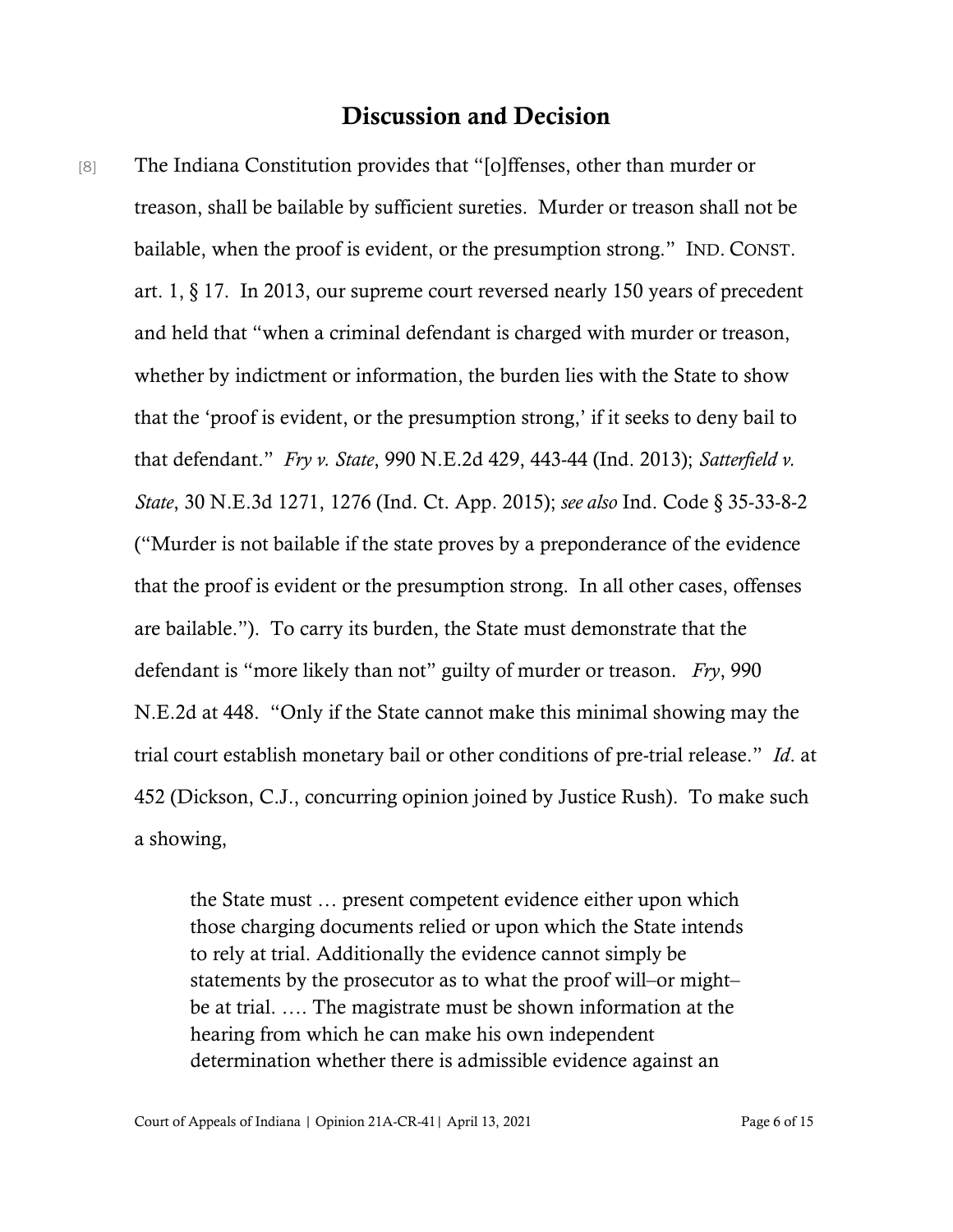accused that adds up to strong or evident proof of guilt. [T]he evidence presented by the State must show culpability of the actual capital crime for which bail may be wholly denied–i.e. murder or treason–and not simply implicate a lesser-included offense such as voluntary or involuntary manslaughter.

*Id.* at 449 (citations and quotation marks omitted). In addition, another panel of this Court has held that the defendant has the right to present exculpatory evidence during a bail proceeding and the trial court has the duty to take this evidence into account when considering a request for bail. *Satterfield*, 30 N.E.3d at 1279. Such exculpatory evidence includes evidence of an affirmative defense, such as self-defense. *Id*.

- [9] We will reverse a trial court's denial of bail in a murder case only upon an abuse of discretion. *Doroszko v. State*, 154 N.E.3d 874, 876 (Ind. Ct. App. 2020), trans. denied. An abuse of discretion occurs when the trial court's decision "is clearly against the logic and effect of the facts and circumstances." *Prewitt v. State*, 878 N.E.2d 184, 188 (Ind. 2007). In determining whether the trial court has abused its discretion, we will not reweigh the evidence, and we consider any conflicting evidence in favor of the trial court's ruling. *Collins v. State*, 822 N.E.2d 214, 218 (Ind. Ct. App. 2005), *trans. denied*. Further, it is the factfinder's prerogative to judge the credibility of witnesses. *See Kimbrough v. State*, 911 N.E.2d 621, 636 (Ind. Ct. App. 2009) (stating that jury was not required to credit defendant's self-serving version of events).
- Court of Appeals of Indiana | Opinion 21A-CR-41| April 13, 2021 Page 7 of 15 [10] To carry its burden at the bail hearing, the State was required to show by a preponderance of the evidence that Hall knowingly or intentionally killed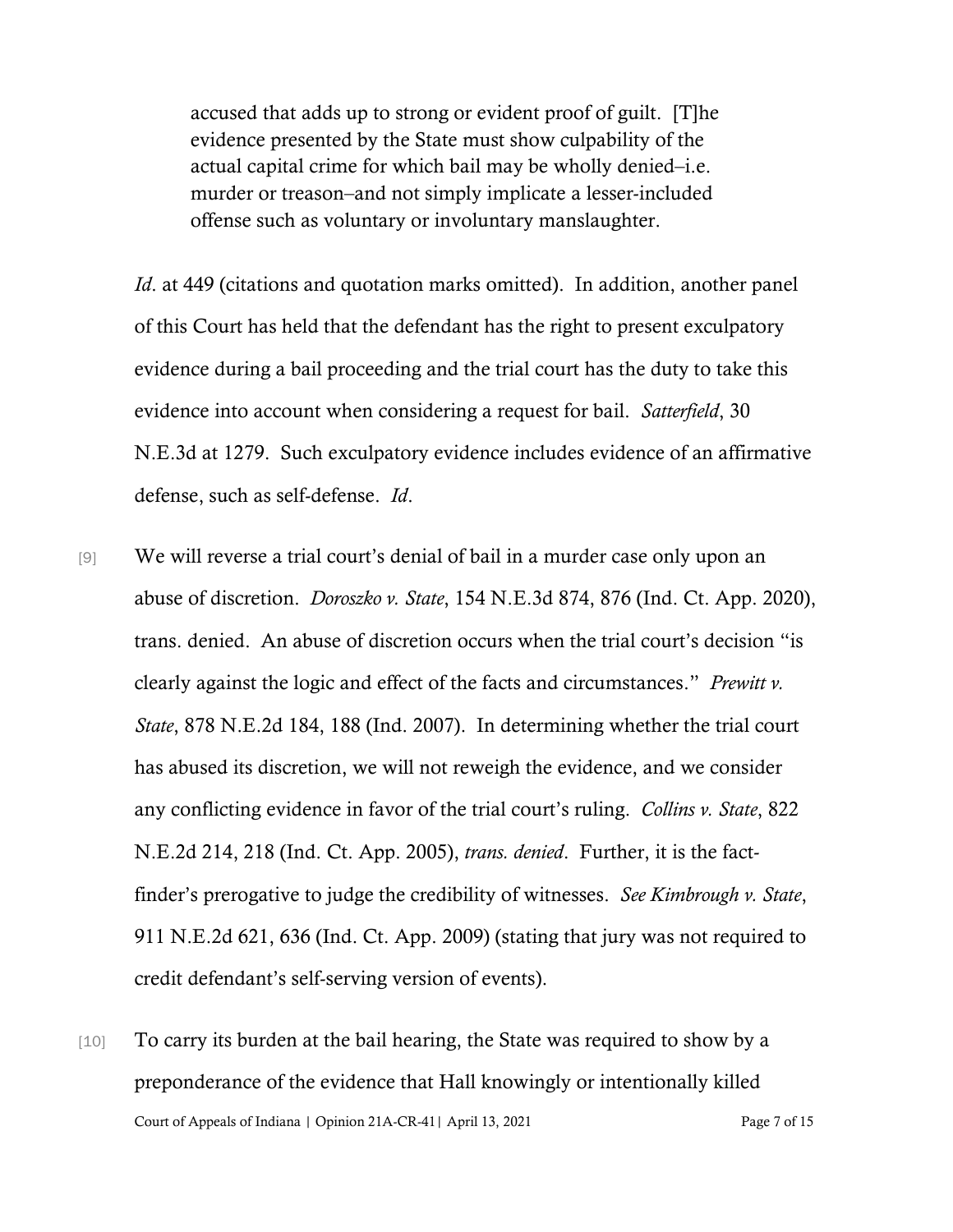Williams. Ind. Code § 35-42-1-1(1). "A person engages in conduct 'knowingly' if, when he engages in the conduct, he is aware of a high probability that he is doing so." Ind. Code  $\S 35-41-2-2(b)$ . "A person engages in conduct 'intentionally' if, when he engages in the conduct, it is his conscious objective to do so." Ind. Code § 35-41-2-2(a). "Intent to kill may be inferred from the use of a deadly weapon in a manner likely to cause death or great bodily injury." *Corbin v. State*, 840 N.E.2d 424, 429 (Ind. Ct. App. 2006). "[D]ischarging a weapon in the direction of a victim is substantial evidence from which the jury could infer intent to kill." *Id*. (citing *Leon v. State*, 525 N.E.2d 331, 332 (Ind. 1988)). A murder conviction may be sustained on circumstantial evidence alone. *Sallee v. State*, 51 N.E.3d 130, 134 (Ind. 2016).

- [11] At the bail hearing, the State presented evidence showing that when Williams got into her car, Hall shined a flashlight in the car, said, "She's got a gun," and fired three shots at her. This is sufficient to show that Hall, more likely than not, knowingly or intentionally killed Williams. *See Webster v. State*, 699 N.E.2d 266, 268 (Ind. 1998) (evidence sufficient to support murder conviction where defendant fired gunshots into car where victim sat); *Coleman v. State*, 694 N.E.2d 269, 279 (Ind. 1998) ("Approaching the victim and firing two shots in his direction undoubtedly constitutes using a deadly weapon in a manner likely to cause death.").
- Court of Appeals of Indiana | Opinion 21A-CR-41| April 13, 2021 Page 8 of 15 [12] Hall, however, maintains that the State failed to carry its burden in light of his self-defense claim. "A valid claim of defense of oneself or another person is legal justification for an otherwise criminal act." *Wilson v. State*, 770 N.E.2d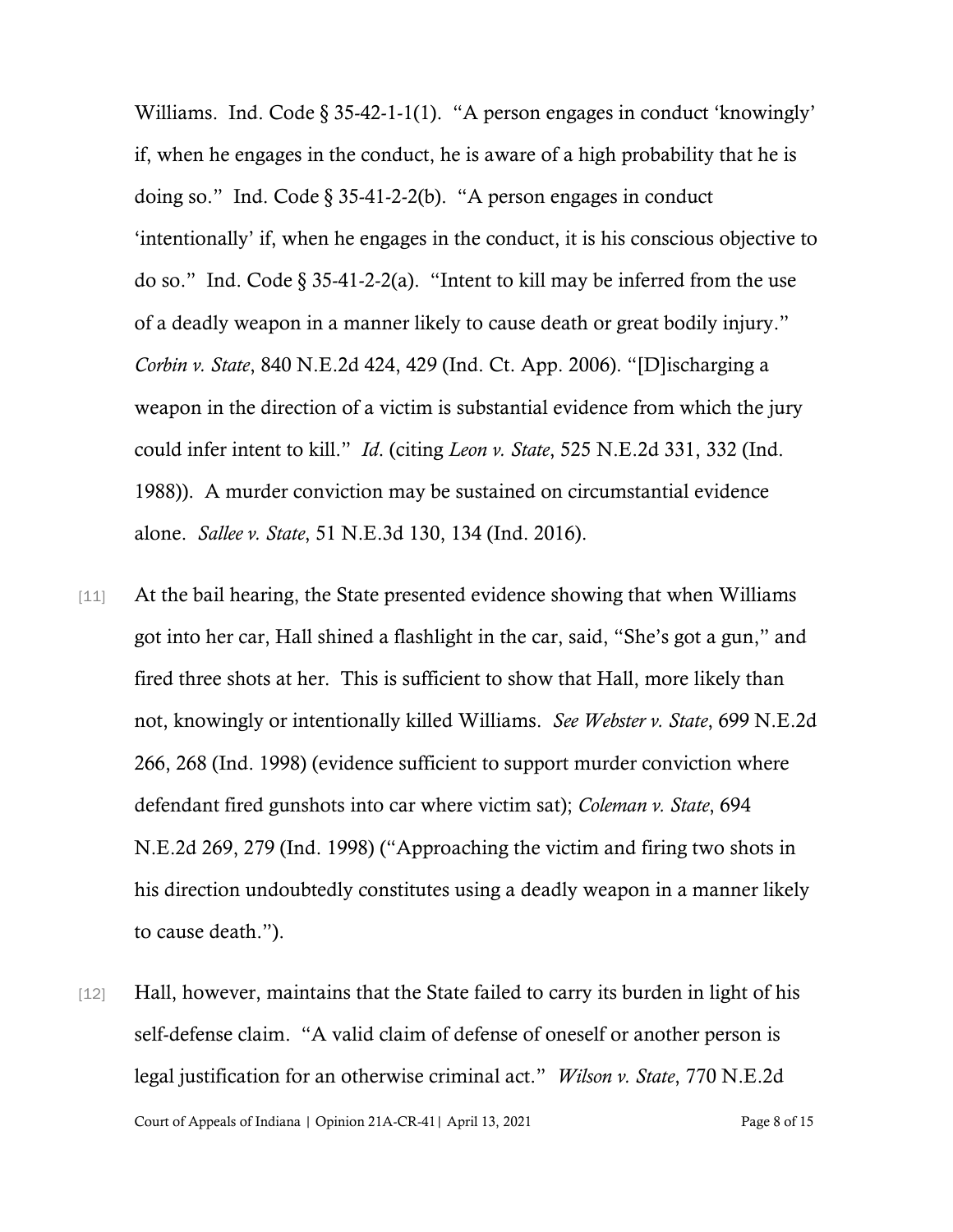799, 800 (Ind. 2002); Ind. Code § 35-41-3-2(a). With respect to self-defense claims, Indiana law distinguishes force from deadly force. Here, Hall used deadly force. To prevail on a claim of self-defense involving deadly force, the defendant is required to show that he or she "(1) was in a place where he had a right to be; (2) did not provoke, instigate, or participate willingly in the violence; and (3) had a reasonable fear of death or great bodily harm." *Id*. At trial, when a defendant raises a self-defense claim, the State must disprove at least one of these required elements beyond a reasonable doubt. *Id*. The State argues that at a bail hearing, the State's burden is to disprove a defendant's selfdefense claim by a preponderance of the evidence because that burden is consistent with our supreme court's analysis in *Fry*. [2](#page-8-0) *See Fry*, 990 N.E.2d at 445-449 (rejecting notion that State should be required to prove beyond a reasonable doubt that defendant committed murder or treason or even that the State's burden should be as high as clear and convincing evidence). We agree. We find further support to apply the preponderance-of-the-evidence standard in *Doroszko.* Although the *Doroszko* court addressed a slightly different self-defense issue, the court rejected the defendant's argument that in a bail hearing, the State was required to prove beyond a reasonable doubt that he had not acted in

<span id="page-8-0"></span> $2$  Hall presents no argument to the contrary.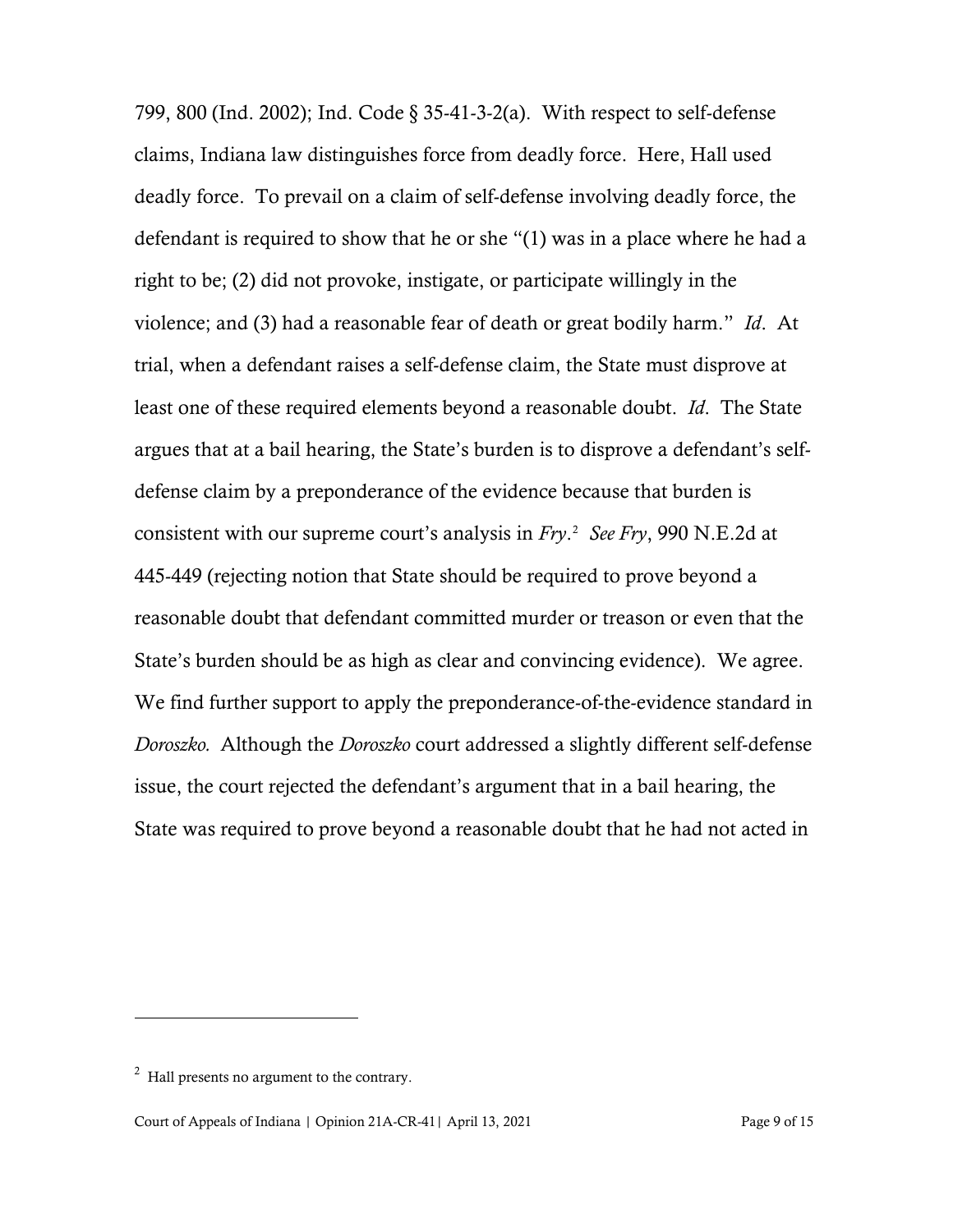self-defense.<sup>[3](#page-9-0)</sup> 154 N.E.3d at 876. Accordingly, we will review whether the State disproved Hall's self-defense claim by a preponderance of the evidence.

- [13] We note that the State "may meet this burden by rebutting the defense directly, by affirmatively showing the person did not act in self-defense, or by relying upon the sufficiency of its evidence in chief." *Cole v. State*, 28 N.E.3d 1126, 1137 (Ind. Ct. App. 2015) (quoting *Miller v. State*, 720 N.E.2d 696, 700 (Ind. 19991)). "Whether a defendant acted in self-defense is generally a question of fact, and on appellate review the finder of fact's conclusion is entitled to considerable deference." *Griffin v. State*, 997 N.E.2d 375, 381 (Ind. Ct. App. 2013) (citing *Taylor v. State*, 710 N.E.2d 921, 924 (Ind. 1999)), *trans. denied* (2014). "The trier of fact is not precluded from finding that a person used unreasonable force simply because the victim was the initial aggressor." *McCullough v. State*, 985 N.E.2d 1135, 1138 (Ind. Ct. App. 2013), *trans. denied*.
- [14] Hall asserts that he had a right and a professional obligation to be at the apartments that night, that the State has not alleged that he provoked, instigated, or participated willingly in any violence until he was confronted with

<span id="page-9-0"></span><sup>3</sup> In *Doroszko*, the defendant sought to sell marijuana to a group of buyers. The buyers drew guns, fired a shot into Doroszko's vehicle, and attempted to wrestle the marijuana away from Doroszko, who shot and killed one of the buyers during the confrontation. The primary question there was whether a self-defense claim was available to Doroszko. 154 N.E.3d at 876; *see* Ind. Code § 35-41-3-2(g)(1) (providing that a person is not justified in using force if the person is committing a crime); *see also Mayes v. State*, 744 N.E.2d 390, 392 (Ind. 2001) (holding that self-defense is not available to person who is committing a crime where there is an immediate causal connection between the crime and the confrontation leading to the victim's death). The *Doroszko* court concluded that the State had shown by a preponderance of the evidence that there was an immediate causal connection between the contemporaneous crime Doroszko committed and the confrontation leading to the victim's death, thereby foreclosing the availability of a self-defense claim. 154 N.E.3d at 876.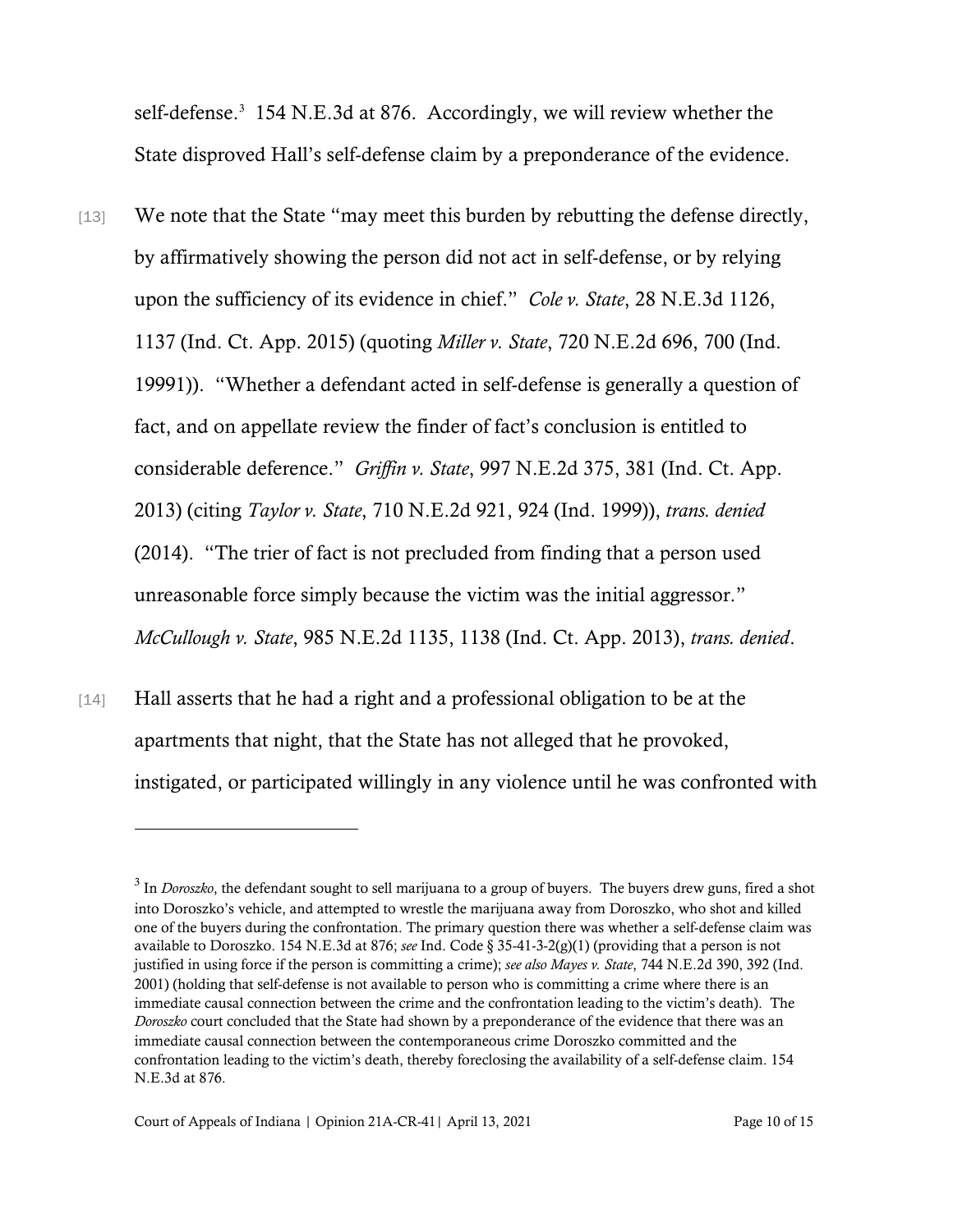a threatening individual with a firearm, and that he reasonably believed that force was necessary to prevent serious bodily injury to himself or others because Williams was threatening violence toward an antagonistic crowd and had a gun in her hand moving in his direction. Appellant's Br. at 13. The State argues that the evidence shows that Hall's actions were not a proportionate response to the situation and thus his self-defense claim fails. We agree with the State.

- [15] "The amount of force that an individual may use to protect himself must be proportionate to the urgency of the situation. When a person uses more force than is reasonably necessary under the circumstances, the right of self-defense is extinguished." *Pinkston v. State*, 821 N.E.2d 830, 842 (Ind. Ct. App. 2004) (citing *Hollowell v. State*, 707 N.E.2d 1014, 1021 (Ind. Ct. App. 1999)), *trans. denied* (2005).
- [16] We begin by noting that since *Fry* announced that the burden in a bail hearing in a murder case would be borne by the State rather than the defendant, there have been only two appeals of a trial court's denial of bail, and neither is helpful to the review required here. *See Doroszko*, 154 N.E.3d at 876 (discussed above); *Satterfield*, 30 N.E.3d at 1279 (concluding that defendant has right to present self-defense evidence and remanding for new hearing for trial court's consideration of such evidence). Thus, we find ourselves in new territory. The evidence at the bail hearing shows that while Williams may have been arguing and making threats, Staffney and Parker both testified that they did not find the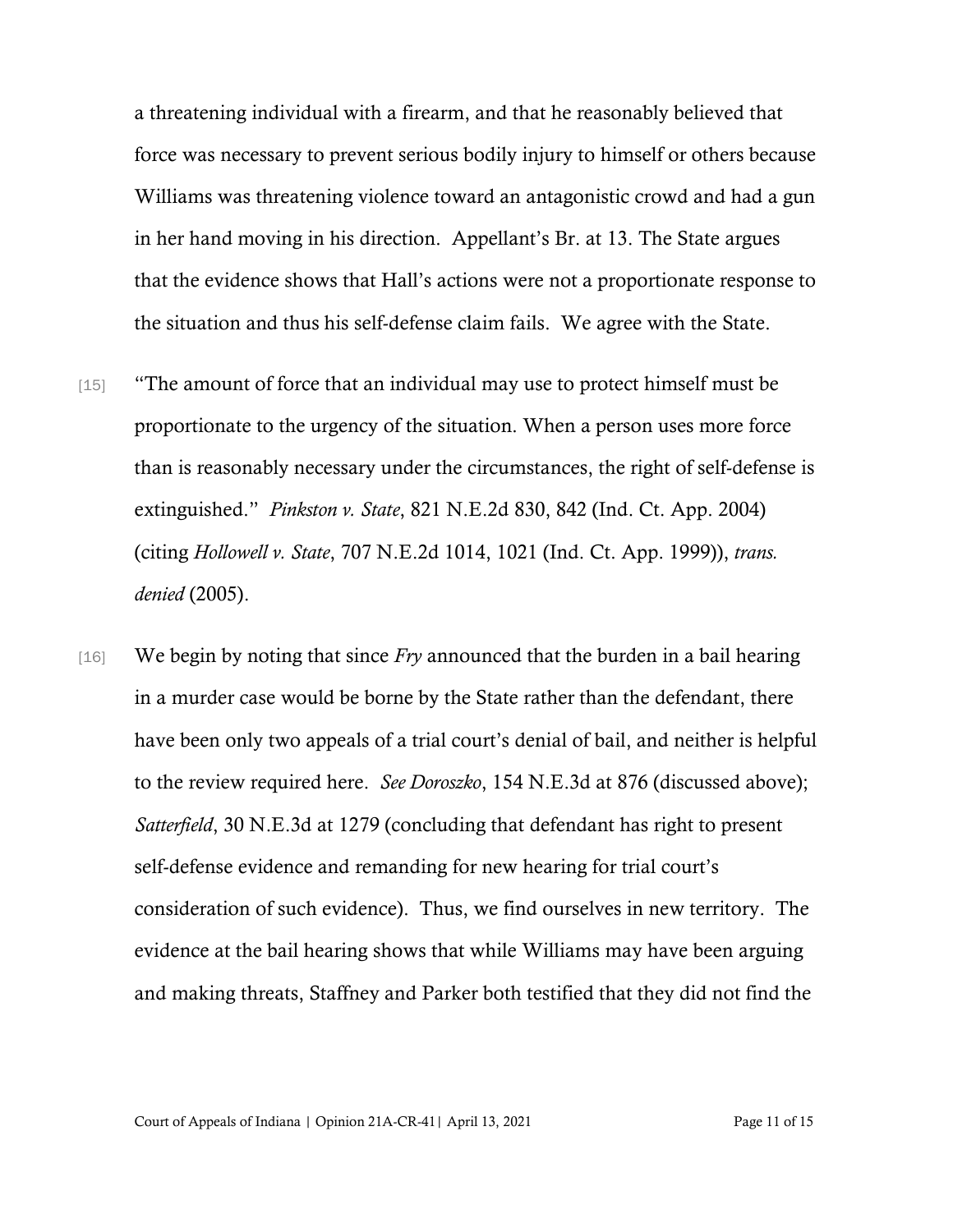women's argument alarming.<sup>[4](#page-11-0)</sup> Parker further testified that other people in the crowd were not frightened by the women's threats. Significantly, none of the three security guards present, including Hall, said anything to the women during the argument or did anything to try to stop it or defuse the situation. Williams never directed any anger and threats toward Hall.<sup>[5](#page-11-1)</sup> Although Williams's gun was close by in her car, which was brought to everyone's attention, there is no evidence that she returned to her car, which could have indicated she was going to get her gun, until she stated that she was going to leave. Williams loudly proclaimed more than once that she did not have any bullets, and the fact that her gun was actually loaded cannot be used as a posthoc justification for Hall's shooting. When Williams got back in her car, she picked up her gun to move it out of her way to the passenger seat. There is no evidence that she made any threatening gestures toward anyone or that she pointed her gun at Hall or even in his direction or at anyone else. Hall did not attempt to order Williams to put down the gun or stop, but immediately fired three shots at her. From this evidence, the trial court reasonably could have found that Hall, more likely than not, used deadly force that was not

<span id="page-11-0"></span> $4$  Hall argues that it was his second night on the job, so he was not familiar with the area and would have taken Williams's argument and threats more seriously than Parker did. However, Hall's argument is undermined by Parker's testimony that Parker was familiar with Hall because he had seen him at other apartments and parties over the years. Tr. Vol. 2 at 35-36.

<span id="page-11-1"></span> $<sup>5</sup>$  Hall contends that the fact that Williams did not direct her anger toward him is irrelevant because he was</sup> acting as a security guard and it was his duty to protect and defend others. Such a contention might have merit under other circumstances, but here we believe that Hall's failure to act during the argument to defuse the situation and his argument that he reasonably believed deadly force was necessary because Williams was moving the gun toward him make this evidence relevant to whether he believed deadly force was necessary under the circumstances.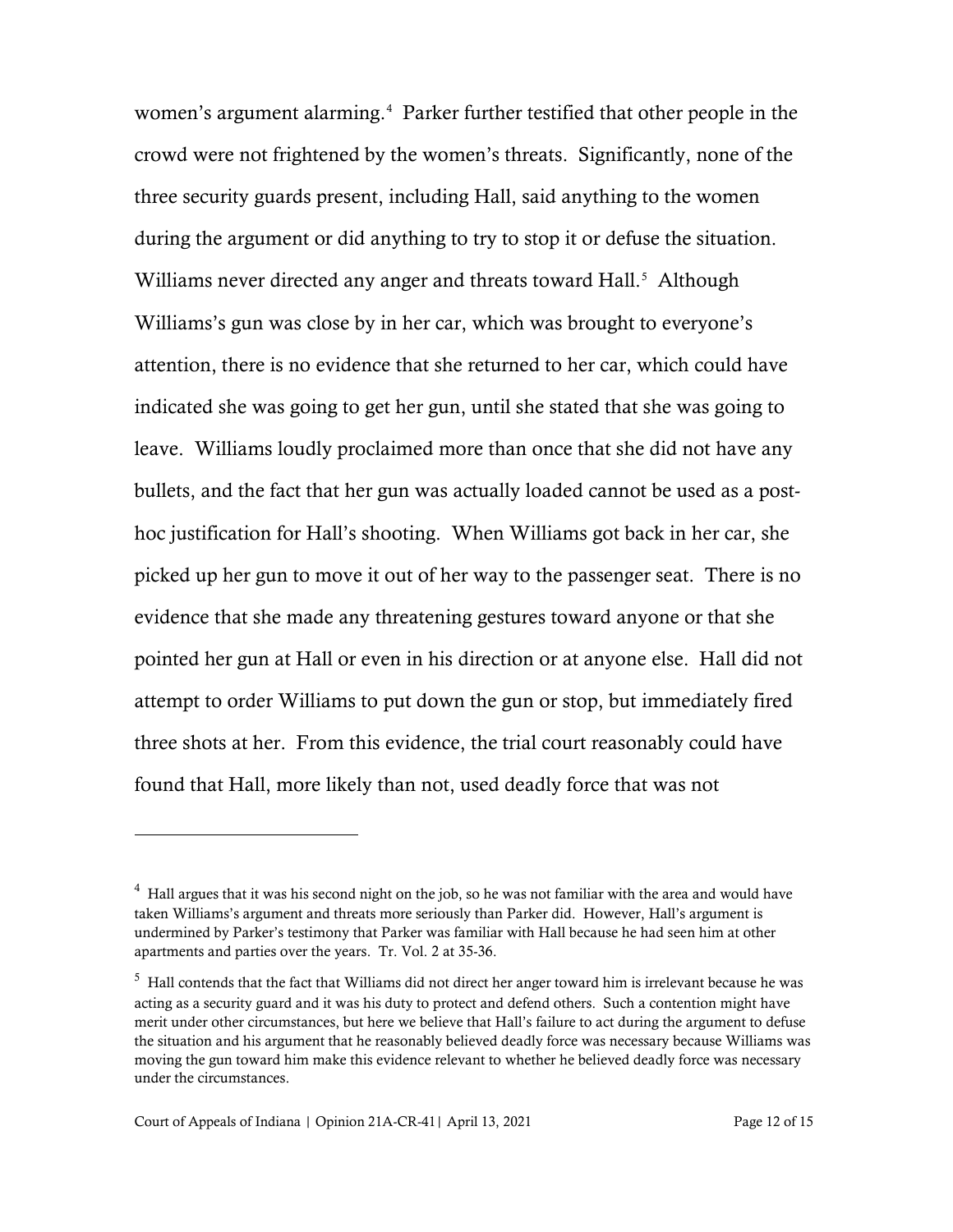proportionate to the urgency of the situation. Hall's argument is merely a request to reweigh the evidence, which we must decline.

[17] Hall next asserts that the evidence shows that he likely committed voluntary manslaughter rather than murder because he was acting in sudden heat. *See Fry*, 990 N.E.2d at 449 (stating that State must show culpability for murder, not a lesser-included offense such as voluntary or involuntary manslaughter). Sudden heat is a mitigating factor that reduces what otherwise would be murder to voluntary manslaughter. Ind. Code § 35-42-1-3(b).

> Sudden heat is characterized as anger, rage, resentment, or terror sufficient to obscure the reason of an ordinary person, preventing deliberation and premeditation, excluding malice, and rendering a person incapable of cool reflection. Voluntary manslaughter involves an impetus to kill which suddenly overwhelms the actor. Use of insulting or taunting words does not alone provide sufficient provocation for reducing murder to manslaughter.

> To obtain a conviction for murder, the State is under no obligation to negate the presence of sudden heat, because there is no implied element of the absence of sudden heat in the crime of murder. However, once a defendant places sudden heat into issue, the State bears the burden of negating the presence of sudden heat beyond a reasonable doubt. The State may meet this burden by rebutting the defendant's evidence or by affirmatively showing in the State's case-in-chief that the defendant was not acting in sudden heat when the killing occurred.

…. Existence of sudden heat is a classic question of fact to be determined by the jury.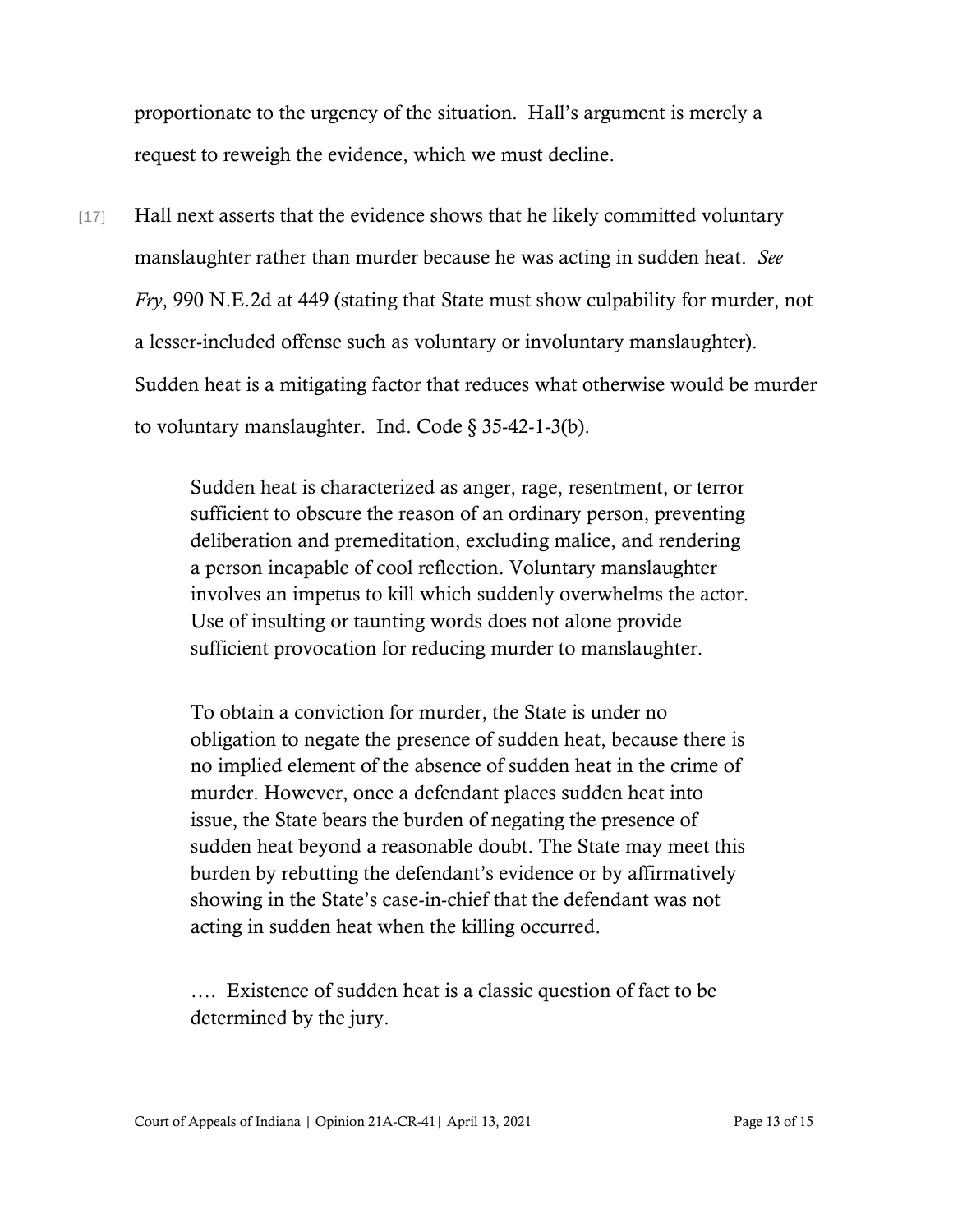*Griffin v. State*, 963 N.E.2d 685, 689 (Ind. Ct. App. 2012) (citations and quotation marks omitted). As for the State's burden of proof in a bail hearing, we apply the preponderance-of-the-evidence standard for the same reasons that support the application of that standard to a defendant's self-defense claim.

[18] Hall claims that the State itself characterized the incident as one involving sudden heat as follows:

> [A]n unfortunate convergence of factors led [Hall] to make a split-second horrific decision. [Hall] was looking into the interior of a car through tinted windows in the middle of the night with only a flashlight for assistance. [Williams's] gun was all black in color. [Hall] caught a glimpse of the gun, not as it was being pointed at him, but rather as Williams moved it over to the passenger seat as described by [Carnell].

His immediate reaction upon seeing a gun was to fire multiple times into the car.

Appellant's Br. at 15 (citing Appellant's App. Vol. 2 at 29).

[19] Hall's argument ignores the evidence supporting the trial court's rejection of his argument that he was acting in sudden heat. As described above, the evidence shows that the women's argument and threats did not seem to alarm anyone present. Certainly, none of the security guards felt the need to intervene. Williams did not direct any anger or threats toward Hall. Williams was leaving the scene when she picked up her gun to move it to the passenger's seat; in fact, her car had already started rolling forward. She did not make any threatening gestures or point the gun at anyone. Although this does appear to be a close